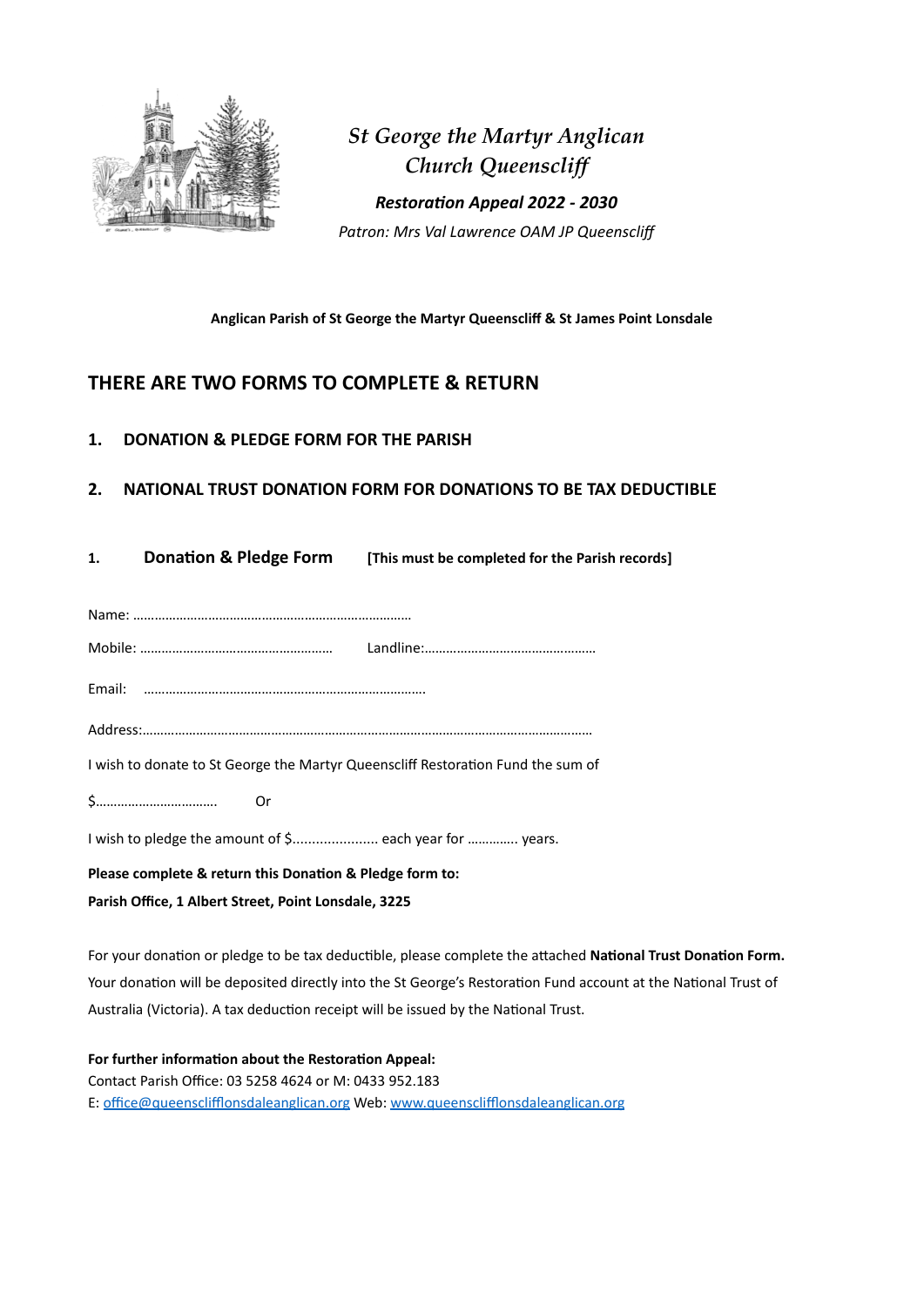# **2. National Trust (Victoria) Donation form (This must be completed for a Tax-deductible donation)**

**National Trust (Victoria)** ABN. 68 098 608 698

#### **NATIONAL TRUST DONATION FORM**

I/we would like to donate to the St George the Martyr Queenscliff National Trust Restoration Appeal

| I/we wish this donation remains anonymous<br>$\Box$                                                              |                                   |  |  |  |  |  |
|------------------------------------------------------------------------------------------------------------------|-----------------------------------|--|--|--|--|--|
| I enclose a donation of \$  (please tick one of the following)                                                   |                                   |  |  |  |  |  |
| Cheque - make payable to National Trust of Australia (Victoria)                                                  |                                   |  |  |  |  |  |
| Mastercard                                                                                                       |                                   |  |  |  |  |  |
| $\lceil$ 1<br>Visa                                                                                               |                                   |  |  |  |  |  |
|                                                                                                                  |                                   |  |  |  |  |  |
|                                                                                                                  |                                   |  |  |  |  |  |
|                                                                                                                  |                                   |  |  |  |  |  |
| 0r                                                                                                               |                                   |  |  |  |  |  |
|                                                                                                                  | Donate directly by EFT to         |  |  |  |  |  |
| Bank account name                                                                                                | National Trust of Australia (Vic) |  |  |  |  |  |
| <b>BSB</b>                                                                                                       | 033000                            |  |  |  |  |  |
| Account number                                                                                                   | 937419                            |  |  |  |  |  |
| Important: also email accounts@nationaltrust.com.au with your name, address & amount of your donation to receive |                                   |  |  |  |  |  |
| your tax deduction receipt.                                                                                      |                                   |  |  |  |  |  |
| For further information about the Restoration Appeal, contact the Parish Office,                                 |                                   |  |  |  |  |  |
| 1 Albert Street, Pt Lonsdale 3225                                                                                |                                   |  |  |  |  |  |
| Phone: 03 52584624                                                                                               |                                   |  |  |  |  |  |
| E: office@queensclifflonsdaleanglican.org. Web www.queensclifflonsdaleanglican.org                               |                                   |  |  |  |  |  |

*We acknowledge with gratitude that we worship on the traditional lands of the Wathaurong people of the Kulin nation & we pay our respects to their elders past & present*